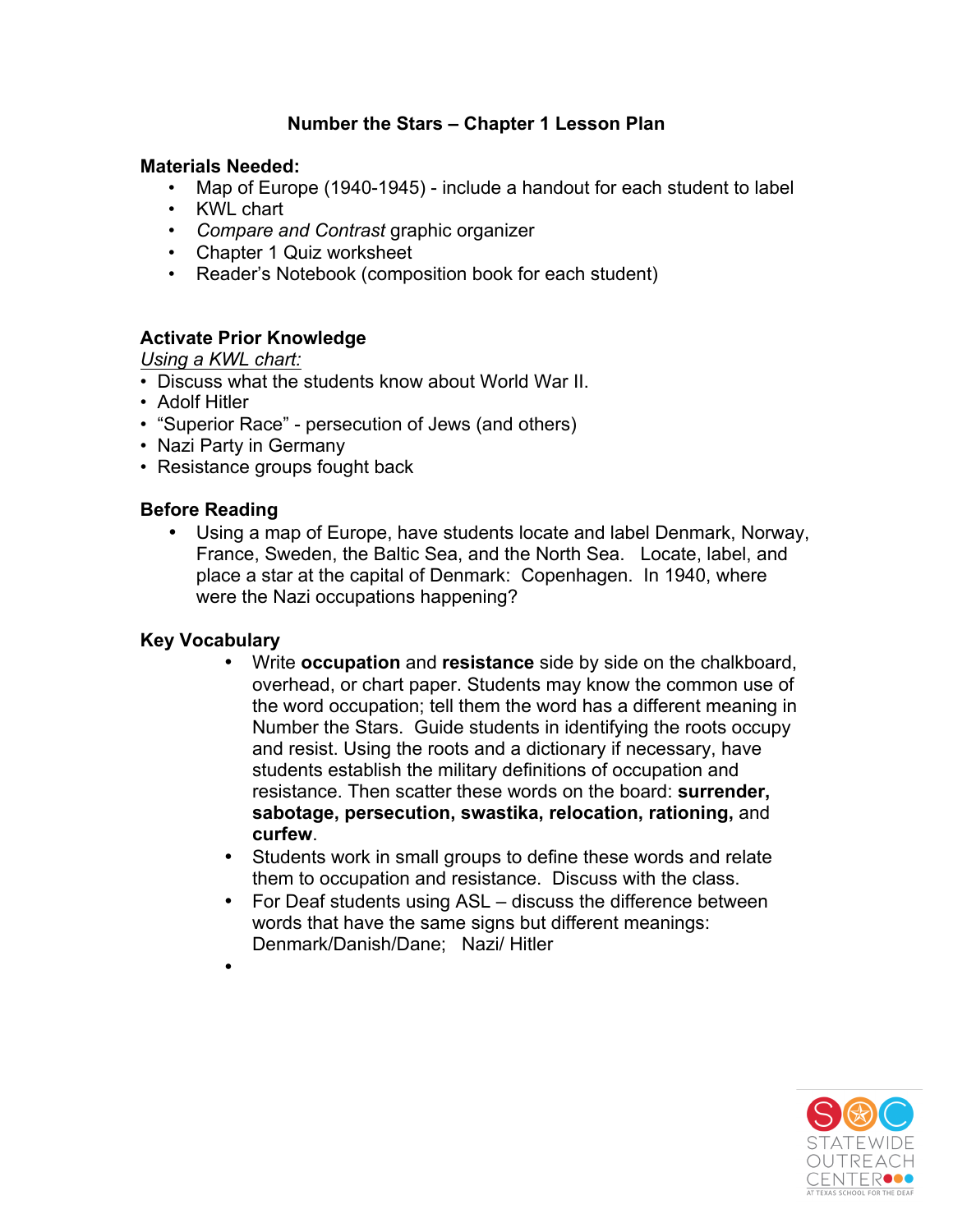## **Build Comprehension**

*Key Ideas and Details* 

*\*Encourage students to support their answers from the text*

- How would you feel if a soldier stopped you for running in the street?
- Describe the relationship between Mrs. Rosen and Mrs. Johansen.
- How had the family changed in the three years since the German occupation?
- How do the Danes in general feel about the German presence?
- How have some Danes reacted to the occupation?
- What are the objectives of the Danish Resistance Group?
- What is the purpose of the newspaper, "The Free Danes" "De Frie Danske" ?

#### *Identify Character Traits*

• Students select two characters from the story. Use descriptive language and tell about the characters, using a form of compare and contrast graphic organizer such as the T-chart. Suggestion: Annemarie and Kirsti

## **Critical Thinking Questions**

- $\triangleright$  Do you agree with how Annemarie handled the situation with the soldiers? Be sure to support your answers with text evidence.
- $\triangleright$  Was the decision of the Danes to surrender to Germany a good one? Decision? Would you want our country to surrender? *Have students write a brief speech urging their fellow citizens to resist the Germans or one accepting the occupation peacefully.*
- $\triangleright$  Have students discuss how they might have reacted to life in Nazioccupied Europe. What surprised, frightened, or angered them?

#### **Ideas for Enrichment Activities**

- Research about the German Occupation of Copenhagen in 1940. How did the people of Denmark respond? Why didn't the Danish Jews wear the Star of David on their clothing like the Jews in other countries?
- Research King Christian X and his role as a leader of Denmark during this troubled time.